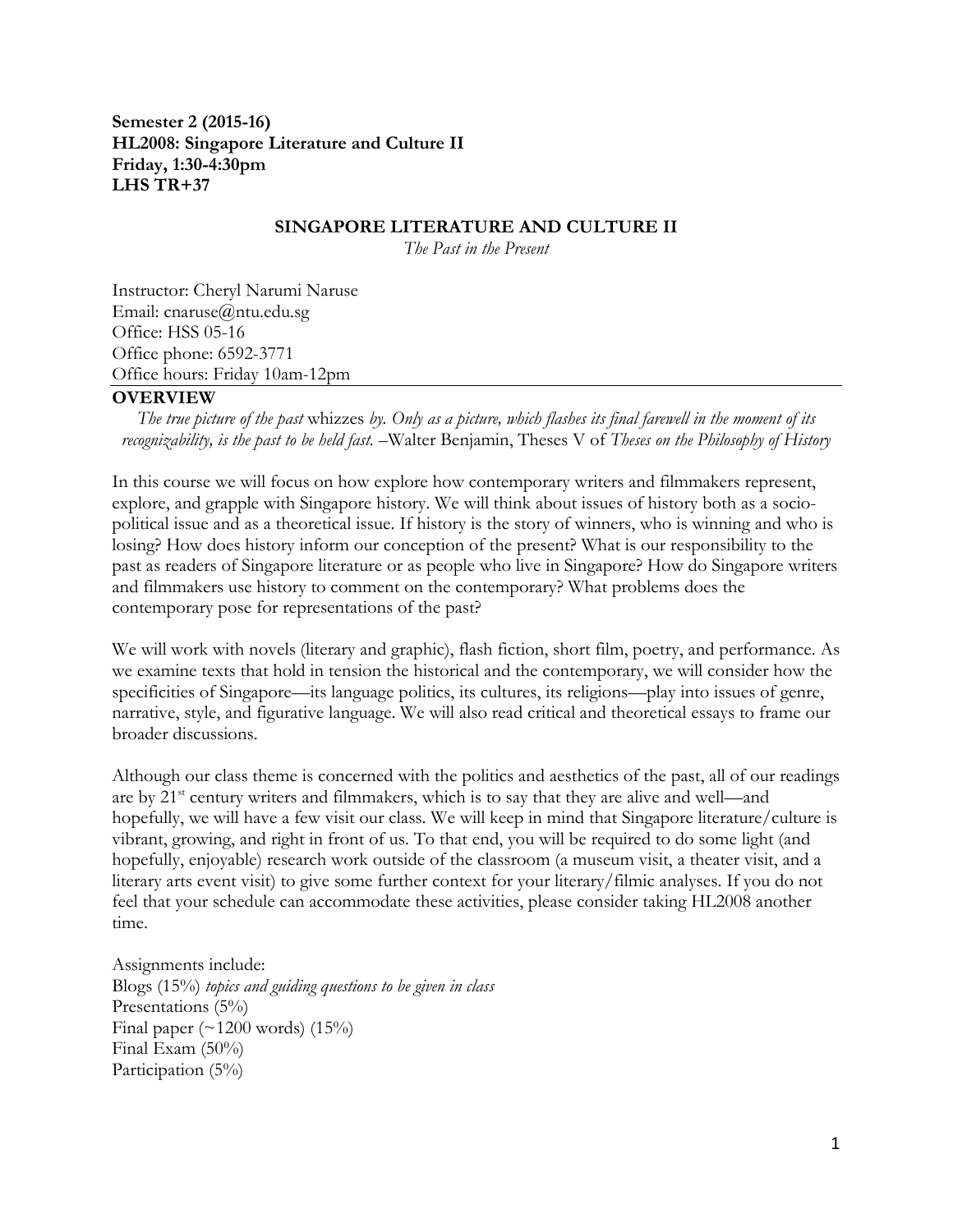## **REQUIRED TEXTS**

Alfian Sa'at. *Malay Sketches.*  Kwa, Lydia. *Pulse.* (Please buy the Ethos Books edition). Liew, Sonny. *The Art of Charlie Chan Hock Chye.*  Wong, Cyril. *The Dictator's Eyebrow.*

We will also watch a collection of short films, *7 Letters,* in class. We will have additional readings by writers such as Benedict Anderson, Walter Benjamin, Elizabeth Freeman, Jack Halberstam, Philip Holden, Hong Lysa and Huang Jianli, Robert Shapard, Frank Swettenham, Lee Kuan Yew, and Wan-ling Wee. These will be made available by PDF.

## **NOTES ON PARTICIPATION**

There are a variety of ways to demonstrate your participation on class. You can share your thoughts during class discussion. I also value students who make the classroom a dynamic space by encouraging their peers to engage with the material. In other words, good classroom citizens make strong participants. Some students may not be comfortable speaking in front of the class—this is fine. You can still be an active member of the class by meeting with me individually to discuss your work or the class readings.

# **TENTATIVE COURSE SCHEDULE** (subject to change)

Week 1 (January 15) **Introductions** Timeline exercise Singapore stories

Week 2 (January 22): History and Power I Readings due: Excerpts from Wee, excerpts from Holden, Hong and Huang intro

Interview exercise must be complete.

Week 3 (January 29): The Politics of History in Popular Culture National Museum visit must be complete. Look through the Singapore Memory Project. Readings: Benjamin, Anderson, excerpts from Lee

Week 4 (February 5): National Commemoration in Singapore Contemporary Film *7 Letters* to be shown in class. Readings: Film term worksheet

Week 5 (February 12): Alternative Histories, Gender, Sexuality *Pulse,* excerpts from Freeman and Halberstam

Week 6 (February 19): Alternative Histories, Gender, Sexuality *Pulse* Author visit